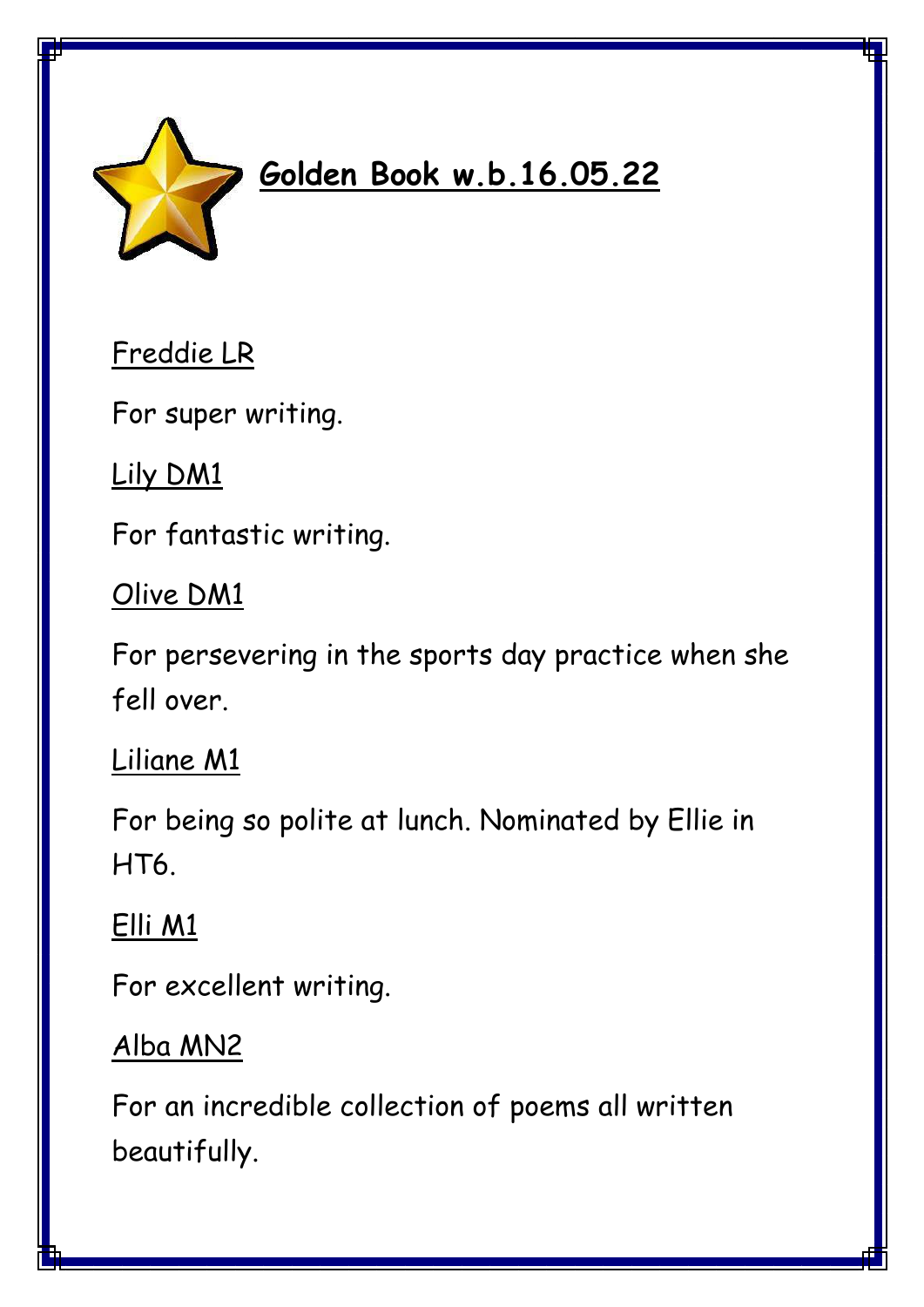

Chantelle M1

Camilla M1

Thomas M1

For amazing still life drawings in the style of Cezanne. Their colouring and blending was excellent.

Chelsea MN2

Betty-Leigh MN2

Jacob MN2

For amazing description about the sea based on the book 'Grandma Bird.'

Mollie BC3

For improved handwriting.

#### George BC3

For being so kind and helpful. Such a good role model.

Tommy BC3

For being so focused and another good role model.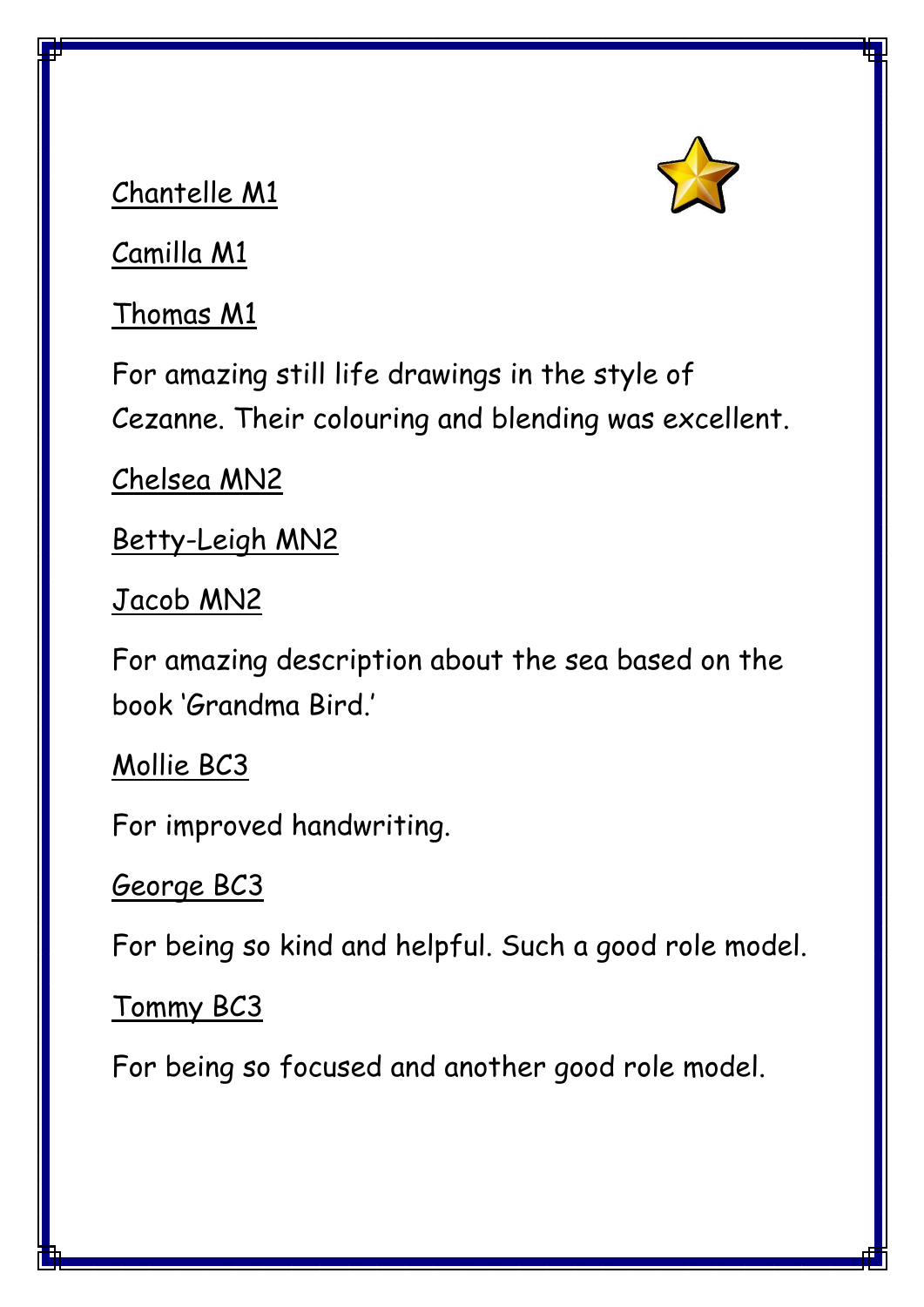Ella S3

Bailey S3

Alex S3

For great dancing in their market place dance, for the Year 3 and 4 show, and excellent focus and listening too.

Ethan SA5

Ben A5

Jenson A5

Elsie A5

For extremely thoughtful conversations with God.

Martha HJ5

For lovely conversation at lunchtime.

Ollie HJ5

Mia HJ5

For great story writing.